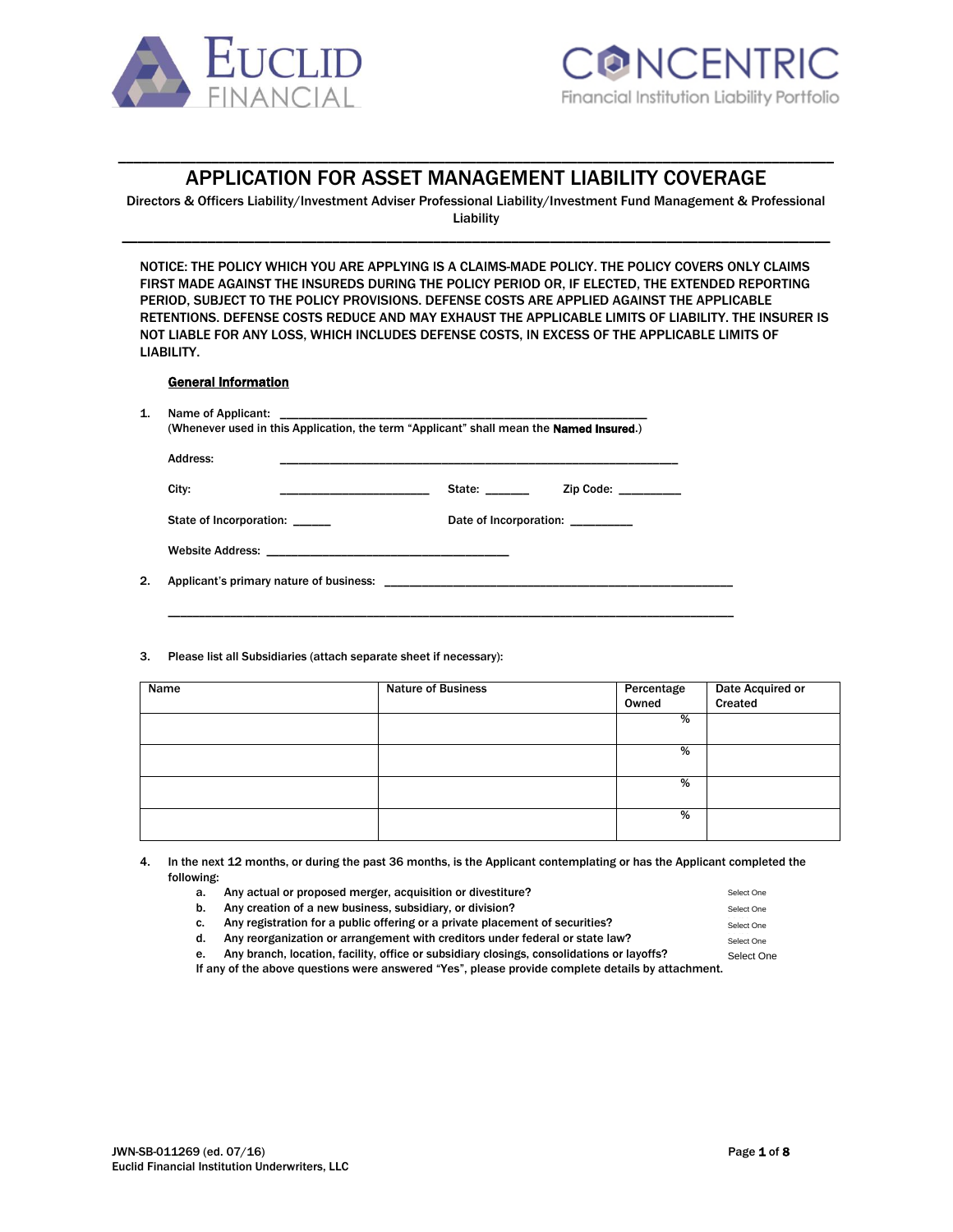

## DIRECTORS & OFFICERS LIABILITY COVERAGE

| 1. | <b>Applicant's Ownership Structure:</b>                                                                                            |                            |               |                           |            |  |
|----|------------------------------------------------------------------------------------------------------------------------------------|----------------------------|---------------|---------------------------|------------|--|
|    | <b>Publicly Traded</b>                                                                                                             | <b>Private Corporation</b> |               | Limited Liability Company |            |  |
|    | Sole Proprietorship<br>Partnership                                                                                                 |                            | Joint Venture |                           |            |  |
|    | (please specify):<br>Other                                                                                                         |                            |               |                           |            |  |
|    |                                                                                                                                    |                            |               |                           |            |  |
| 2. | Has there been any turnover, resignation or termination of any Executive Officers, Directors and/or key employees during the       |                            |               |                           |            |  |
|    | past two years, for reasons other than death or retirement?                                                                        |                            |               |                           | Select One |  |
|    | If "Yes", please provide details by attachment.                                                                                    |                            |               |                           |            |  |
| 3. | Has the Applicant or any of its Subsidiaries changed auditors in the past year?<br>If "Yes", please provide details by attachment. |                            |               |                           | Select One |  |
| 4. | Has any auditor issued a "going concern" opinion for the Applicant's or any of its subsidiaries' financial statements in the past  |                            |               |                           |            |  |
|    | three years?<br>If "Yes", please provide details by attachment.                                                                    |                            |               |                           | Select One |  |
| 5. | Has any auditor stated there are material weaknesses in the Applicant's systems of internal controls?                              |                            |               |                           | Select One |  |
|    | If "Yes", please provide details by attachment, including if all material recommendations have been implemented.                   |                            |               |                           |            |  |
| 6. | Are any securities of Applicant or any Subsidiary publicly traded?                                                                 |                            |               |                           | Select One |  |
|    | If "Yes", please specify the exchange and Applicant's ticker symbol:                                                               |                            |               |                           |            |  |
|    | Exchange: _______________ Ticker Symbol: ________                                                                                  |                            |               |                           |            |  |
| 7. | Total number of Applicant's common shareholders (if privately owned): _______                                                      |                            |               |                           |            |  |
| 8. | Percentage of voting shares outstanding owned by the Applicant's Directors, Officers and/or Managing Members:                      |                            |               |                           |            |  |
| 9. | Please list all shareholders who hold, directly or beneficially, 10% or more of Applicant's common shares outstanding:             |                            |               |                           |            |  |
|    |                                                                                                                                    |                            |               | Director or Officer (Y/N) |            |  |
|    | Name                                                                                                                               | <b>Percentage Owned</b>    |               |                           |            |  |

| <u>Name</u> | <b>Percentage Owned</b> | <u>Director or Officer (Y/N)</u> |
|-------------|-------------------------|----------------------------------|
|             | %                       |                                  |
|             | %                       |                                  |
|             | %                       |                                  |
|             | %                       |                                  |

10. Has the Applicant or any Subsidiary in the past thirty-six months completed or agreed to, or does it contemplate within the next twelve months, any of the following:

|    | Any registration for a public or private placement of securities?                                            | Select One |
|----|--------------------------------------------------------------------------------------------------------------|------------|
| g. | Sale, distribution or divestiture of any assets or securities other than in the ordinary course of business? | Select One |
| h. | Acquisition, consolidation or merger with any other entity?                                                  | Select One |
|    | Bankruptcy proceeding or reorganization or arrangement with creditors under federal or state law?            | Select One |
|    |                                                                                                              |            |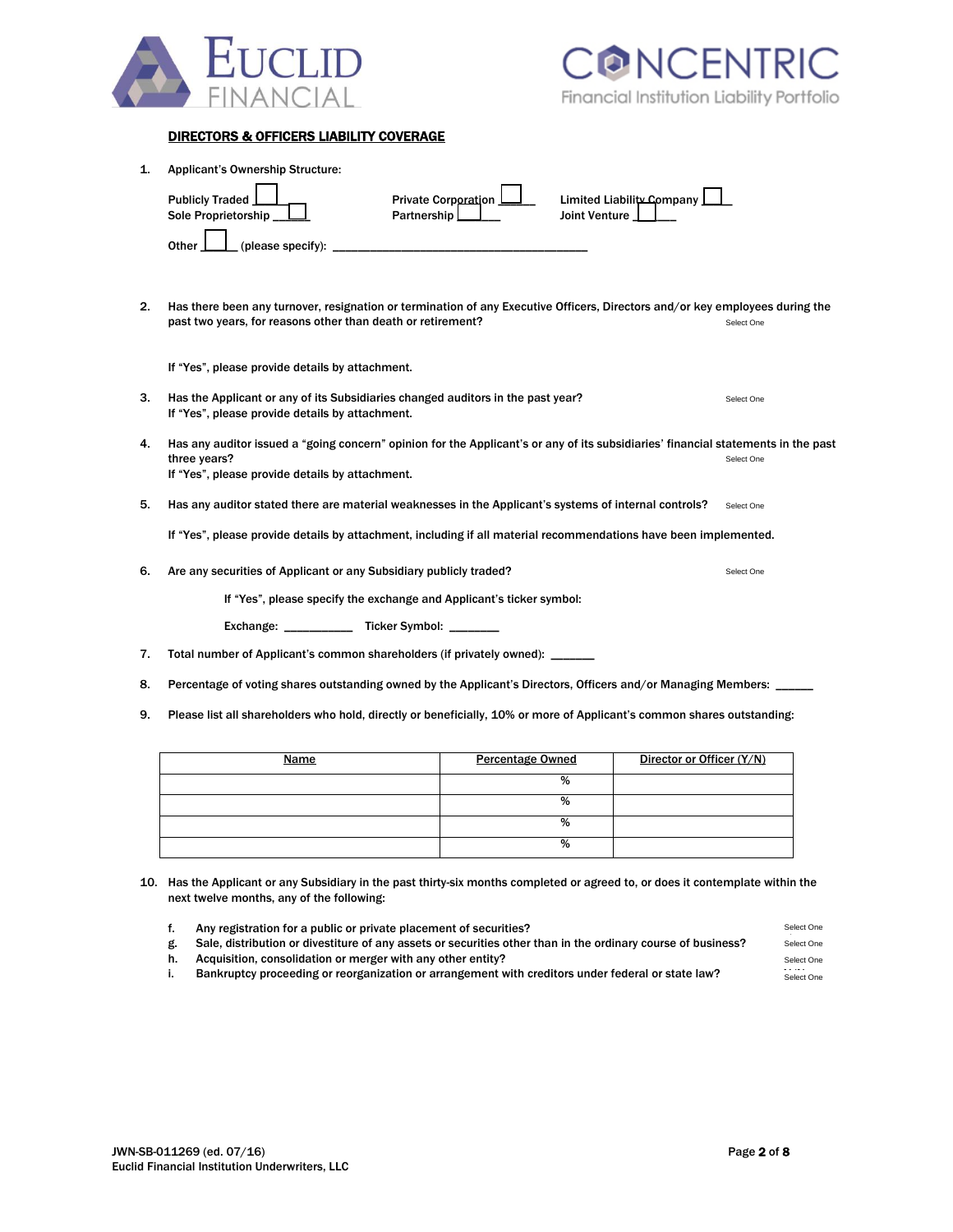

### INVESTMENT ADVISERS PROFESSIONAL LIABILITY COVERAGE

| 1. | Total asset value of all accounts managed by the Applicant:                                                                                                       |      | \$                   |
|----|-------------------------------------------------------------------------------------------------------------------------------------------------------------------|------|----------------------|
| 2. | Asset value of the Applicant's largest account:                                                                                                                   |      | \$                   |
| 3. | Annual fees collected for the Applicant's investment advisory services:                                                                                           |      |                      |
| 4. | All other annual income of the Applicant:                                                                                                                         |      |                      |
| 5. | Number of accounts lost during the last twelve months:                                                                                                            |      |                      |
| 6. | Total asset value of lost accounts:<br>Reasons for loss of accounts:                                                                                              |      | \$                   |
|    |                                                                                                                                                                   |      |                      |
| 7. | Does the Applicant act as an investment adviser or provide additional services to multi-employer, union or governmental<br>employee benefit plans?                |      | Select One           |
|    | If yes, please provide details, including asset value, by attachment.                                                                                             |      |                      |
| 8. | Is any person or entity proposed for this insurance engaged in any business other than as an investment adviser?                                                  |      | Select One           |
|    | If yes, please provide details by attachment.                                                                                                                     |      |                      |
| 9. | Is there any affiliated entity which is to be considered for coverage?                                                                                            |      | Select One           |
|    | If yes, please provide details by attachment, including name and relationship of each entity to the Applicant, and nature of<br>services provided by such entity. |      |                      |
|    | 10. Are any client transactions executed by an in-house broker-dealer?                                                                                            |      | Select One           |
|    | 11. Does the Applicant use a written service agreement with each client?                                                                                          |      | Select One           |
|    | If yes, does the Applicant have written procedures to ensure compliance with the written service agreement?                                                       |      | Select One           |
|    | 12. Please provide the following information with respect to the Applicant's two most recent regulatory examinations:                                             |      |                      |
|    | <b>Name of Regulatory Authority</b>                                                                                                                               | Date | On-Site or Off-Site? |
|    |                                                                                                                                                                   |      |                      |

|  | $- - - -$ |  |
|--|-----------|--|
|  |           |  |
|  |           |  |
|  |           |  |
|  |           |  |
|  |           |  |
|  |           |  |
|  |           |  |
|  |           |  |
|  |           |  |

13. Have all recommendations or criticisms of each regulatory examination described above been complied with?

If no, please provide details by attachment.

- 14. Please identify who provides portfolio valuation services (if applicable): \_\_
- 15. How often are pricing sources tested to verify accuracy of portfolio market values?

16. How often do clients receive portfolio financial statements?

\_\_\_\_\_\_\_\_\_\_\_\_\_\_\_\_\_\_\_\_\_\_\_\_\_\_\_\_\_\_\_\_\_\_\_\_\_\_\_\_\_\_\_\_\_\_\_\_\_\_\_\_\_\_\_\_\_\_\_\_\_\_\_\_\_\_\_\_\_\_

Select One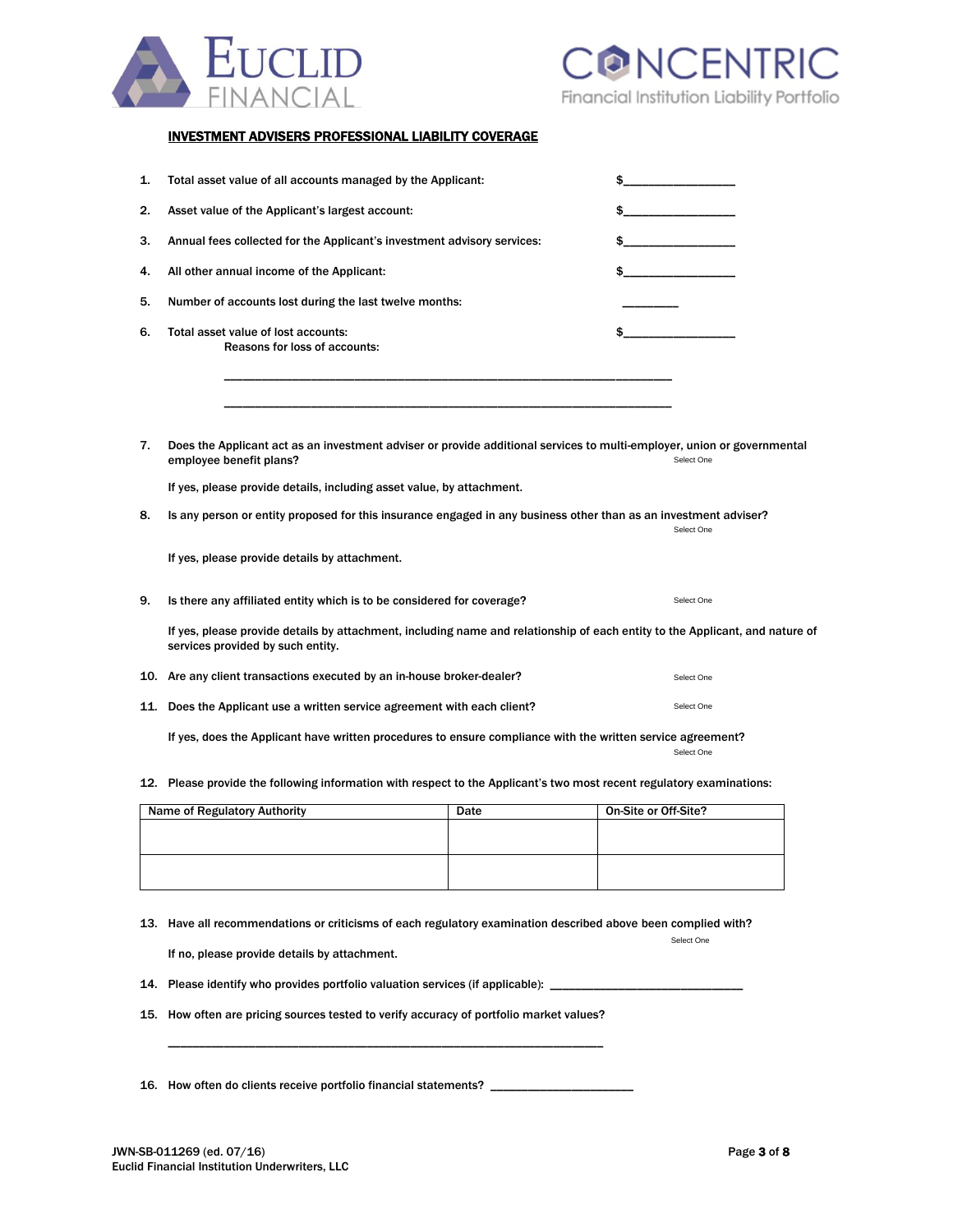



Select One

17. Please identify the name and title of the person in charge of risk management and/or compliance:

18. Are any risk management and/or compliance activities provided by outside service providers?

If yes, please provide details by attachment.

\_\_\_\_\_\_\_\_\_\_\_\_\_\_\_\_\_\_\_\_\_\_\_\_\_\_\_\_\_\_\_\_\_\_\_\_\_\_\_\_\_\_\_\_\_\_\_\_\_\_\_\_

19. Please provide the following information with respect to any specialty securities recommended or invested in by the Applicant on behalf of its clients:

|                                                                       | Yes | No | Percentage of<br><b>Assets Managed</b> |  |
|-----------------------------------------------------------------------|-----|----|----------------------------------------|--|
| <b>Derivatives</b>                                                    |     |    | %                                      |  |
| <b>Foreign Securities</b>                                             |     |    | %                                      |  |
| <b>Below Investment Grade Securities</b>                              |     |    | %                                      |  |
| <b>REITS</b>                                                          |     |    | %                                      |  |
| <b>General or Limited Partnerships</b>                                |     |    | %                                      |  |
| Mortgages, Mortgage Pools, other<br><b>Mortgage-Backed Securities</b> |     |    | %                                      |  |
| <b>Commodities</b>                                                    |     |    | %                                      |  |
| <b>Precious Metals</b>                                                |     |    | %                                      |  |
| <b>Real Estate</b>                                                    |     |    | %                                      |  |
| <b>Guaranteed Investment Contracts</b>                                |     |    | %                                      |  |
| Oil/Gas Leases or Investments                                         |     |    | %                                      |  |

### INVESTMENT FUND MANAGEMENT AND PROFESSIONAL LIABILITY COVERAGE

1. Please complete the following schedule of Funds:

| Name of Investment Fund | Date<br>Established | <b>Total Committed</b><br><b>Capital Amount</b> | <b>Current Asset</b><br>Amount (Cost) | <b>Current Asset Amount</b><br>(Value) |
|-------------------------|---------------------|-------------------------------------------------|---------------------------------------|----------------------------------------|
|                         |                     |                                                 |                                       |                                        |
|                         |                     |                                                 |                                       |                                        |
|                         |                     |                                                 |                                       |                                        |
|                         |                     |                                                 |                                       |                                        |
|                         |                     |                                                 |                                       |                                        |
|                         |                     |                                                 |                                       |                                        |
|                         |                     |                                                 |                                       |                                        |

If there are additional Funds to be added to this schedule, please do so by attachment to this Application.

2. Has the Applicant ever closed down or liquidated a Fund?

If yes, please provide details by attachment.

Select One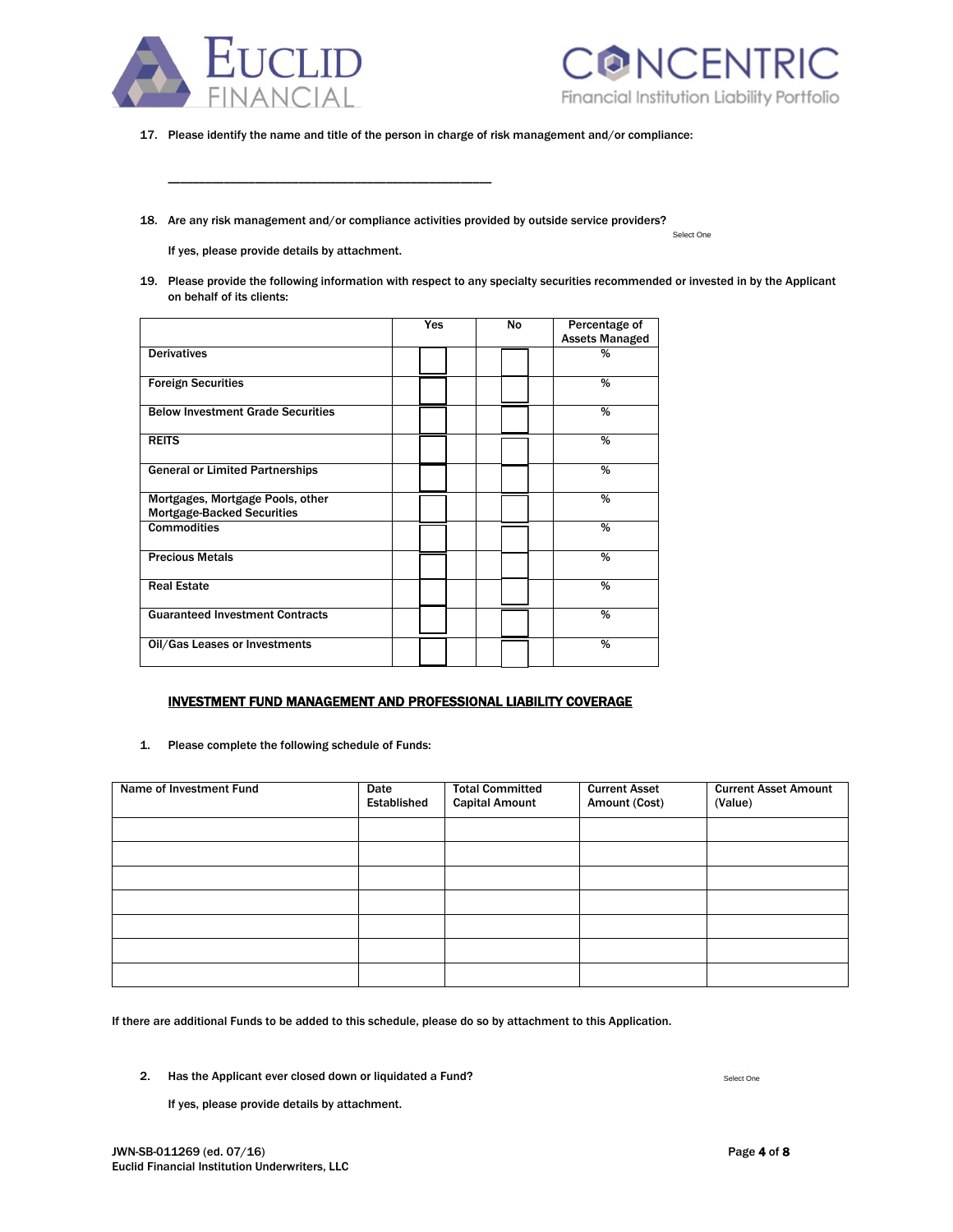

CONCENTRIC Financial Institution Liability Portfolio

| 3. |                                                                    | Is the Applicant considering the formation of a new Fund within the next year?                                               |                         | Select One               |
|----|--------------------------------------------------------------------|------------------------------------------------------------------------------------------------------------------------------|-------------------------|--------------------------|
|    | If yes, please provide details by attachment.                      |                                                                                                                              |                         |                          |
| 4. | Please provide Name and Address of Advisers and/or Sub-Advisers:   |                                                                                                                              |                         |                          |
|    |                                                                    |                                                                                                                              |                         |                          |
|    | If additional space is needed, please provide by attachment.       |                                                                                                                              |                         |                          |
| 5. |                                                                    | Is there an affiliated distributor/underwriter of the Funds scheduled above?                                                 |                         | Select One               |
|    | If yes, please provide name and address: _                         |                                                                                                                              |                         |                          |
|    |                                                                    |                                                                                                                              |                         |                          |
| 6. | years?                                                             | Have there been any changes or modifications in the investment restrictions or limitations of any Fund during the past two   |                         | Select One               |
|    | If yes, please provide details by attachment.                      |                                                                                                                              |                         |                          |
| 7. | years?                                                             | Have there been any material changes in the administrative operations or investment policies of any Fund during the past two |                         |                          |
|    | If yes, please provide details by attachment.                      |                                                                                                                              |                         |                          |
| 8. | Has any Fund managed by the Applicant ever suspended redemptions?  |                                                                                                                              |                         | Select One               |
|    | If yes, please provide details by attachment.                      |                                                                                                                              |                         |                          |
| 9. |                                                                    | Is the Applicant or any owner of the Applicant affiliated with a broker dealer?                                              |                         | Select One               |
|    | If yes, please provide details by attachment.                      |                                                                                                                              |                         |                          |
|    | Company?                                                           | 10. Has any representative of the Applicant ever served on the board of directors or served as an officer of any Portfolio   |                         | Select One               |
|    | If yes, please complete the schedule of Portfolio Companies below: |                                                                                                                              |                         |                          |
|    | Name of Portfolio Company                                          | <b>Applicant's Representative</b>                                                                                            | <b>Dates of Service</b> | <b>Public or Private</b> |
|    |                                                                    |                                                                                                                              |                         |                          |
|    |                                                                    |                                                                                                                              |                         |                          |
|    |                                                                    |                                                                                                                              |                         |                          |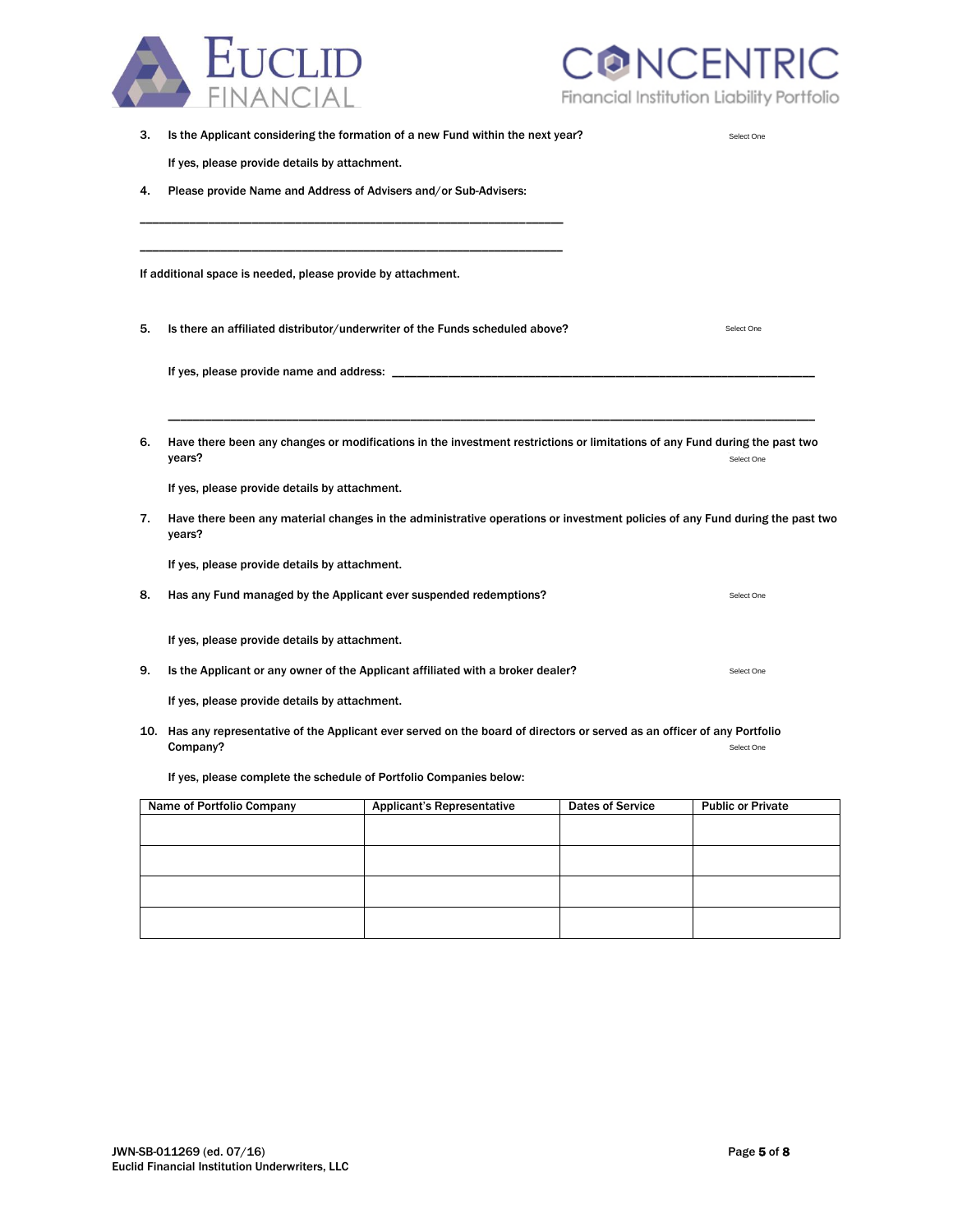



#### CURRENT INSURANCE:

Please provide the following information on insurance currently maintained by the Applicant:

| Coverage                        | Insurer | Limit | Retention | <b>Premium</b> | <b>Policy Period</b> |
|---------------------------------|---------|-------|-----------|----------------|----------------------|
| <b>Directors &amp; Officers</b> |         |       |           |                |                      |
| Liability                       |         |       |           |                |                      |
| <b>Professional Liability</b>   |         |       |           |                |                      |
|                                 |         |       |           |                |                      |
| <b>Investment Fund</b>          |         |       |           |                |                      |
| <b>D&amp;O/E&amp;O</b>          |         |       |           |                |                      |
| <b>Employment Practices</b>     |         |       |           |                |                      |
| Liability                       |         |       |           |                |                      |
| <b>Fiduciary Liability</b>      |         |       |           |                |                      |
|                                 |         |       |           |                |                      |

#### LOSS/CLAIMS HISTORY

- 1. Has the Applicant, any of its Subsidiaries, or any person proposed for coverage been the subject of, named as a party, or involved in, any of the following during the past five years:
	- a. Anti-trust, copyright or patent litigation?

Select One

- b. Civil, criminal or administrative proceeding alleging violation of any federal or state securities laws? Select One
- c. Any other civil action, administrative proceeding, formal or informal inquiry, investigative proceeding or alternative dispute resolution? Select One

If "Yes" to any of these questions, please attach complete details.

2. Have any claims such as would fall within the scope of the proposed insurance been made against any person(s) or entity(ies) proposed for this insurance? Select One

If "Yes", please attach complete details.

#### PRIOR KNOWLEDGE (Applicable to all coverage sections completed)

3. Does the Applicant or any individual or entity proposed for coverage have any knowledge of or information about any actual or alleged act, error, omission, fact or circumstance which may give rise to a claim that may fall within the scope of the proposed  $\blacksquare$ insurance?  $\blacksquare$ Select One

If "Yes", please attach complete details.

WITHOUT PREJUDICE TO ANY OTHER RIGHTS OR REMEDIES OF THE INSURER, IT IS UNDERSTOOD AND AGREED THAT IF SUCH KNOWLEDGE OR INFORMATION EXISTS, ANY CLAIM ARISING THEREFROM IS EXCLUDED FROM THIS PROPOSED INSURANCE.

#### ADDITIONAL INFORMATION

As part of this Application, please submit the following documents with respect to the Applicant:

- a. Most recent quarterly report, proxy statement and annual report including audited financial statements with any notes and schedules
- b. Any prospectus, offering circular or private placement memorandum released within the last 12 months
- c. Copies of all provisions of the Applicant's charter and bylaws relating to the indemnification of its directors and officers

Any publicly available document filed by the Applicant with the U.S. Securities and Exchange Commission or any state, local or foreign equivalent during the twelve (12) months preceding this Policy's inception date shall be deemed submitted to the Insurer as part of this Application.

NOTICE:

ANY PERSON WHO KNOWINGLY AND WITH INTENT TO DEFRAUD ANY INSURANCE COMPANY OR ANOTHER PERSON, FILES AN APPLICATION FOR INSURANCE CONTAINING ANY MATERIALLY FALSE INFORMATION OR CONCEALS FOR THE PURPOSE OF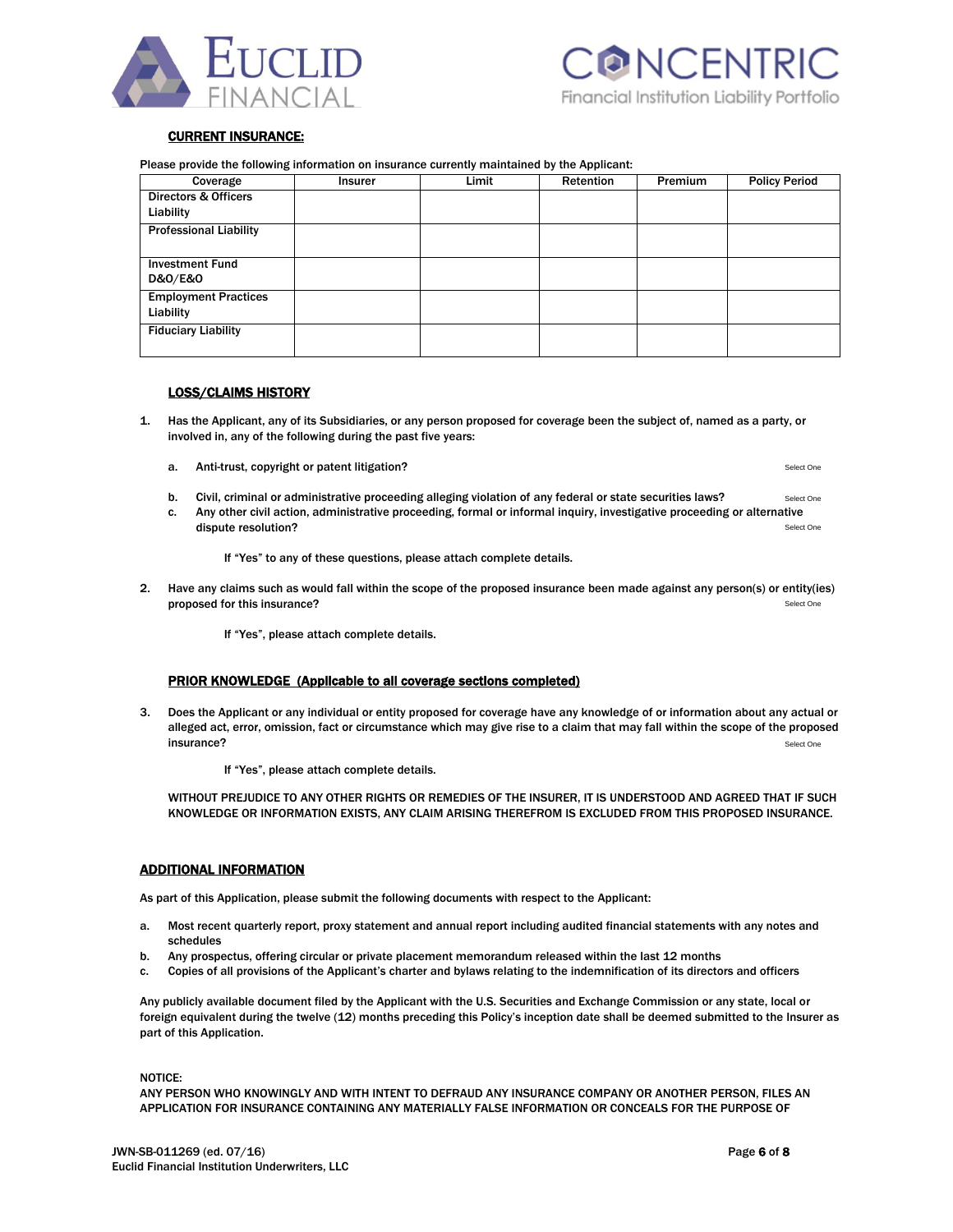



MISLEADING, INFORMATION CONCERNING ANY FACT MATERIAL THERETO, MAY BE GUILTY OF COMMITTING A FRAUDULENT INSURANCE ACT, WHICH IS A CRIME AND SUBJECTS THE PERSON TO CRIMINAL AND CIVIL PENALTIES.

#### APPLICANT FRAUD WARNINGS

ALABAMA, ARKANSAS, LOUISIANA, MARYLAND, NEW JERSEY, NEW MEXICO and VIRGINIA: Any person who knowingly presents a false or fraudulent claim for payment of a loss or benefit or knowingly presents false information in an Application for insurance is guilty of a crime. In Alabama, Arkansas, Louisiana and Maryland, that person may be subject to fines, imprisonment or both. In New Mexico, that person may be subject to civil fines and criminal penalties. In Virginia, penalties may include imprisonment, fines and denial of insurance benefits.

COLORADO: It is unlawful to knowingly provide false, incomplete or misleading facts or information to an insurance company for the purpose of defrauding or attempting to defraud the company. Penalties may include imprisonment, fines, denial of insurance and civil damages. Any insurance company or agent of an insurance company who knowingly provides false, incomplete, or misleading facts or information to a policyholder or claimant for the purpose of defrauding or attempting to defraud the policyholder or claimant with regard to a settlement or award payable from insurance proceeds shall be reported to the Colorado Division of Insurance within the Department of Regulatory Agencies.

DISTRICT OF COLUMBIA, KENTUCKY and PENNSYLVANIA: Any person who knowingly and with intent to defraud any insurance company or other person files an Application for insurance or statement of claim containing materially false information or conceals for the purpose of misleading, information concerning any fact material thereto, commits a fraudulent insurance act, which is a crime. In District of Columbia, penalties include imprisonment and/or fines. In addition, the Insurer may deny insurance benefits if the Applicant provides false information materially related to a claim. In Pennsylvania, the person may also be subject to criminal and civil penalties.

FLORIDA and OKLAHOMA: Any person who knowingly and with intent to injure, defraud or deceive the Insurer, files a statement of claim or an Application containing any false, incomplete or misleading information is guilty of a felony. In Florida it is a felony to the third degree.

KANSAS: An act committed by any person who, knowingly and with intent to defraud, presents, causes to be presented or prepares with knowledge or belief that it will be presented to or by an Insurer, purported Insurer, broker or any agent thereof, any written statement as part of, or in support of, an application for the issuance of, or the rating of an insurance policy for personal or commercial insurance, or a claim for payment or other benefit pursuant to an insurance policy for personal or commercial insurance which such person knows to contain materially false information concerning any fact material thereto; or conceals, for the purpose of misleading, information concerning any fact material thereto is considered a crime.

MAINE: It is a crime to knowingly provide false, incomplete or misleading information to an insurance company for the purpose of defrauding the company. Penalties may include imprisonment, fines or denial of insurance benefits.

OHIO: Any person who, with intent to defraud or knowing that he is facilitating a fraud against the Insurer, submits an Application or files a claim containing a false or deceptive statement is guilty of insurance fraud.

OREGON: Any person who knowingly presents a false or fraudulent claim for payment of a loss or benefit or knowingly presents false information in an application for insurance may be guilty of a crime and may be subject to fines and confinement in prison.

TENNESSEE and WASHINGTON: It is a crime to knowingly provide false, incomplete or misleading information to an insurance company for the purpose of defrauding the company. Penalties may include imprisonment, fines and/or denial of insurance benefits.

THE SIGNATORY, AS AUTHORIZED AGENT OF ALL INDIVIDUALS AND ENTITIES PROPOSED FOR THIS INSURANCE, REPRESENTS THAT, TO THE BEST OF HIS/HER KNOWLEDGE AND BELIEF, AFTER REASONABLE INQUIRY, THE STATEMENTS IN THIS APPLICATION AND ANY ATTACHMENTS OR INFORMATION SUBMITTED WITH THIS APPLICATION (TOGETHER REFERRED TO AS THE "APPLICATION") ARE TRUE AND COMPLETE.

THE INFORMATION IN THIS APPLICATION IS MATERIAL TO THE RISK ACCEPTED BY THE UNDERWRITER. IF A POLICY IS ISSUED IT WILL BE IN RELIANCE BY THE UNDERWRITER UPON THE APPLICATION, AND THE APPLICATION WILL BE THE BASIS OF THE CONTRACT. THE INFORMATION CONTAINED IN AND SUBMITTED WITH THIS APPLICATION IS ON FILE WITH THE UNDERWRITER AND, ALONG WITH THE APPLICATION, WILL BE CONSIDERED PHYSICALLY ATTACHED TO, PART OF, AND INCORPORATED INTO THE POLICY, IF ISSUED. THE UNDERWRITER IS AUTHORIZED TO MAKE ANY INQUIRY IN CONNECTION WITH THIS APPLICATION. THE